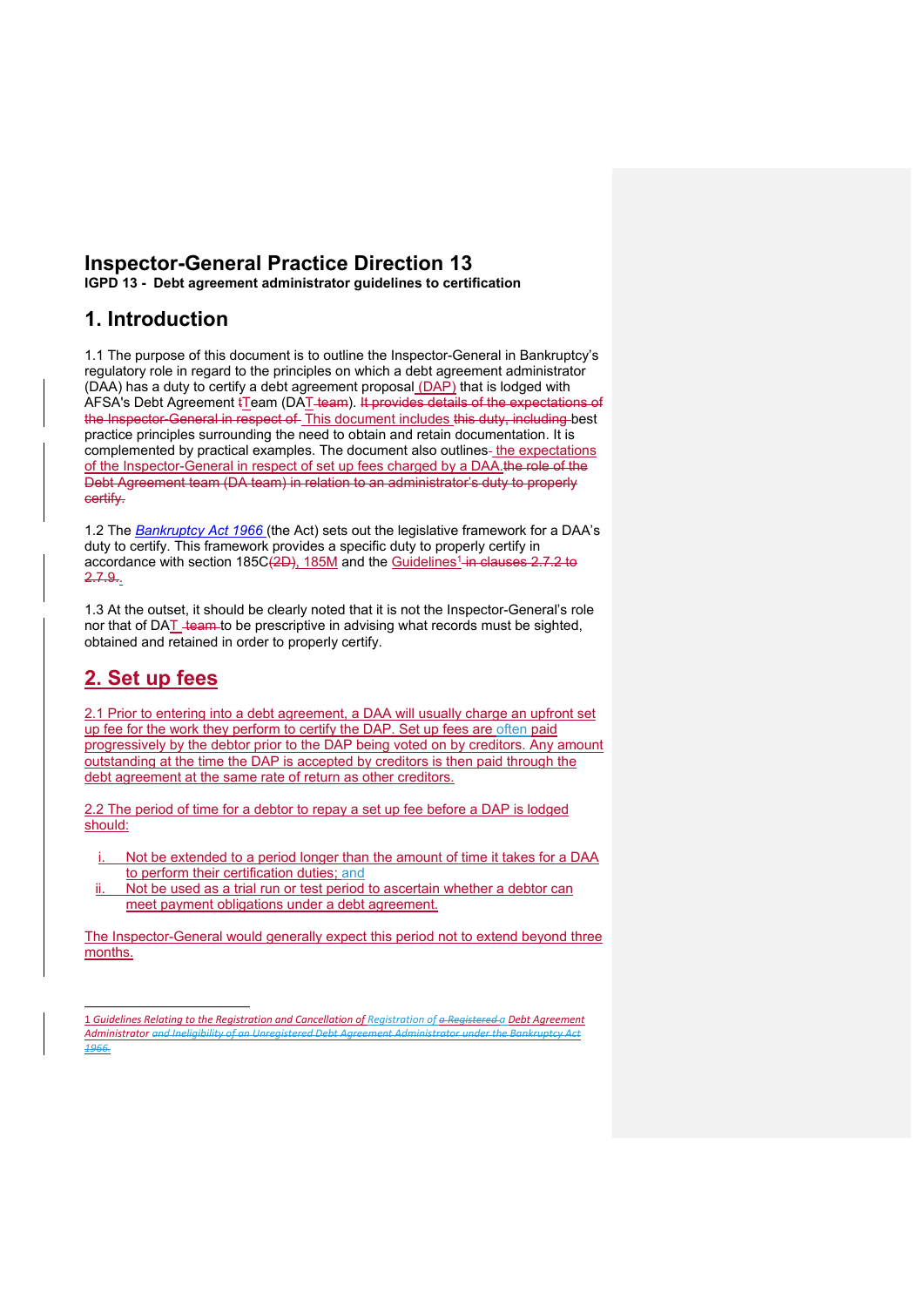# **3. Overview of duty to certify**

# **Debt Agreement Proposal**

32.1 At the time a debt agreement proposalDAP is lodged with the DAT-team, a DAA  $\overline{a}$  is required to certify pursuant to section 185C(2D) of the Act:. There are four (4) mandatory elements to each certification.

- i. the DAA must consent to deal with the identified property in the way specified in the proposal
- ii. the DAA has given the debtor the information about alternative means of dealing with financial difficulty as prescribed by the regulations
- iii. the DAA has reasonable grounds to believe that the debtor is likely to be able to discharge the obligations created by the agreement as and when they fall due having regard to the circumstances in existence at the time when the debtor's statement of affairs was signed by the debtor
- iv. the DAA has reasonable grounds to believe that all information required to be set out in the debtor's statement of affairs and proposal explanatory statement, has been set out and they have a reasonable basis for believing that the debtor has properly disclosed their affairs to creditors..

For DAPs lodged with the OR on or after 27 June 2019, the following also apply:

- where a broker has referred a debtor to the DAA, the DAA must specify the nature of their relationship with the broker, and set out any payments made, or to be made to the broker<sub>1</sub>
- where a related entity of the administrator is an affected creditor, the DAA must specify the name and nature of their relationship with the affected creditor.

 $32.2$  A DAA is required to ensure the certification provided to DAT team with the debt agreement proposalDAP is correct.

2.3 IIf a DAA does not certify these matters in a proposal, the proposal will not be accepted. DAAs must certify complete the certificate using the online form.

3 the approved form Certificate by Debt Agreement Administrator [PDF 268KB]. It may be filed with DA team electronically.

2.4 A debtor wishing to administer their own debt agreement does not have to lodge a certificate when lodging the proposal with DA team.

2.35 For 'single creditor' proposals, practitioners should be aware that the OR has a published policy in relation to how it deals with this class of proposals.<sup>2</sup>

<sup>2</sup> See Official Receiver Practice Statement 11 – Debt Agreements (para 6.12 to 6.14)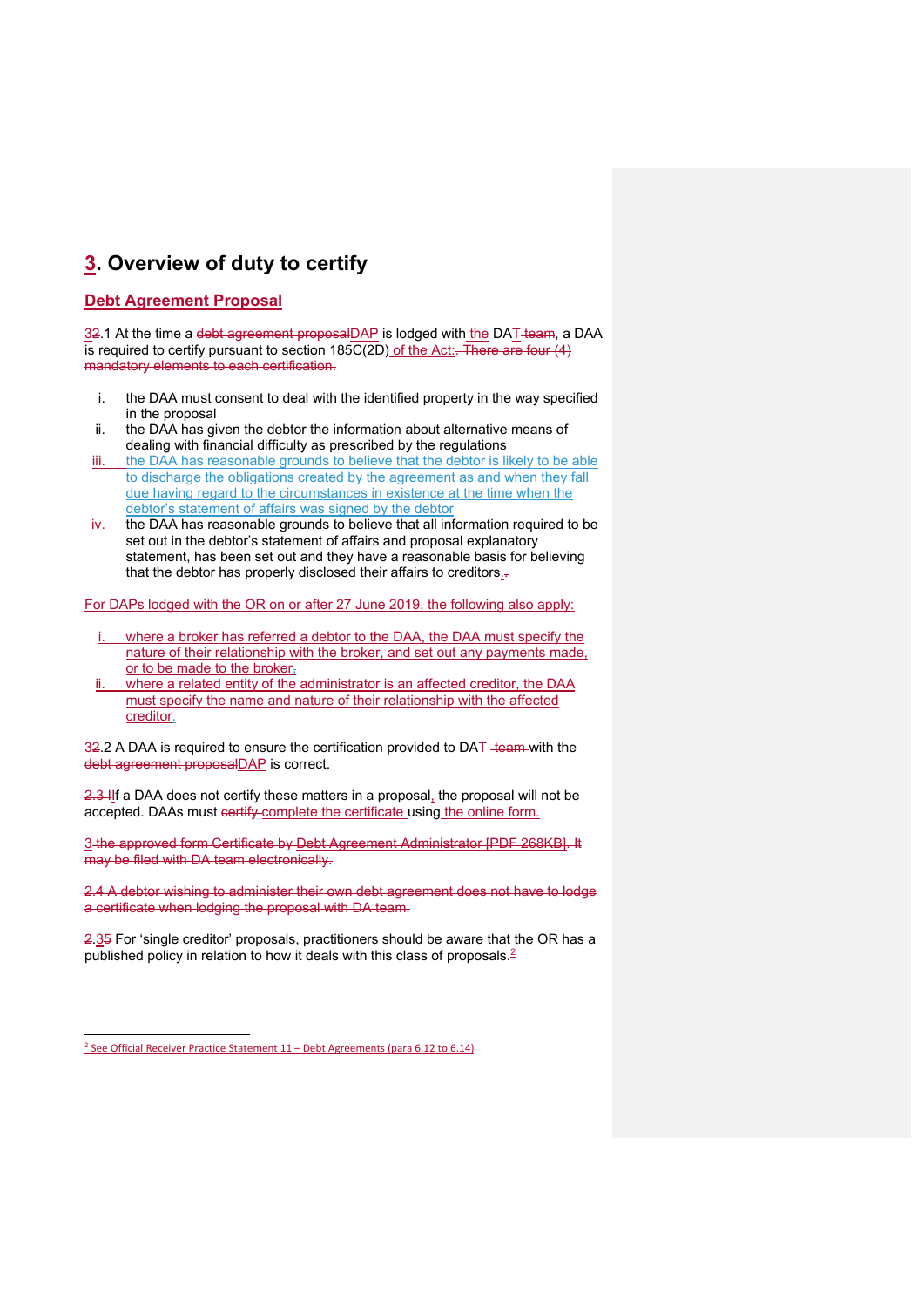3.4 For DAPs lodged after 27 June 2019, the OR will have the power to refuse to accept a DAP or variation proposal where they believe it will cause undue hardship to a debtor.

## **Exceeding the Payment to Income Ratio**

3.5 From 27 June 2019, a debtor **cannot** lodge a DAP with the OR if the total payments under the agreement as a percentage of the debtor's after-tax income (the *proposal percentage*) exceeds the percentage determined by the Minister by legislative instrument (the *prescribed percentage*). A *proposal percentage* is determined by the formula:

Total of payments that the debtor would be required to make under the agreement + Low income debtor amount The debtor's after tax income in the year beginning at the proposal time

The *prescribed percentage* and *low income debtor amount* is determined by the Minister by legislative instrument.

3.6 The only exceptions where a *proposal percentage* can exceed the *prescribed percentage* are:

- Where a debtor has an interest in real property that is a dwelling and is their principal place of residence. The type of "interest" applicable is discussed further under section 185C(2AB) of the Act. When relying on this interest for the purpose of section 185C(2AB) of the Act, the interest must not be identified under 185C(2)(a) of the Act.
- A DAA can lodge a separate certificate under section 185C(4C)(b) of the Act if it states that they are "satisfied" the debtor is likely to discharge their obligations under the agreement as and when they fall due i.e. that the proposal is sustainable. DAAs should be aware that the threshold of 'satisfied' is higher than that of 'reasonable grounds to believe' referred to in section 185C(2D) of the Act.
- This certificate must be lodged with the OR along with the DAP and the certificate under section 185C(2D) of the Act (the version specifically for exceeding the payment to income ratio)

32.7 It is a duty of a DAA to undertake reasonable inquiries and to take reasonable steps to verify a debtor's financial situation before signing the certificate. The certificate will require the DAA to specify what inquiries or reasonable steps they took to verify the debtor's financial situation. A DAA must have regard to the circumstances in existence at the time the debtor lodges their statement of affairs, or any other relevant matters, when signing the certificate.

23.8 Failure of a DAA to properly certify under section 185C(4C)(b) of the Act is a strict liability offence. It would also be a breach of their duty under the Act and could potentially lead to disciplinary action or sanctions.

# **Variations**

**Comment:** The draft for IGPD 13 has been prepared as part of AFSA's consultation process with stakeholders, and is in accordance with the last consultation paper issued by the Attorney‐General's Department. We note that the *payment to income ratio* and *low income debtor amount* will be determined by the Attorney‐General at a future date."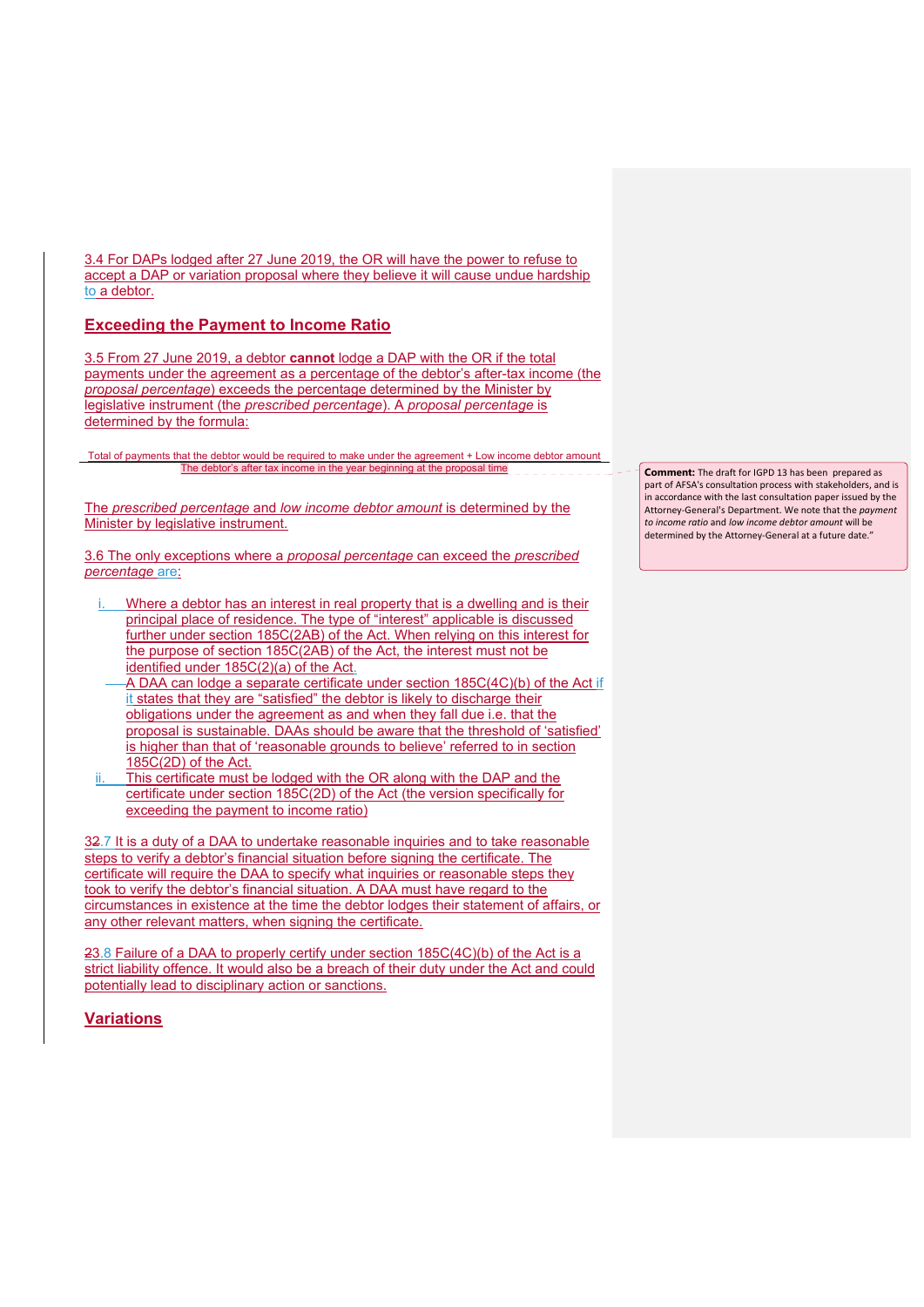3.97 For DAPs lodged after 27 June 2019, any subsequent variation proposals must be certified by the DAA that the debtor will discharge their obligations under the varied agreement.

33.108 In circumstances where section 185C(2AB) of the Act did not apply or where a section 185C(4C)(b) certificate was not given at the time of the DAP being lodged, then a varied debt agreement's *proposal percentage* cannot exceed the *prescribed percentage*. The new *proposal percentage* would be determined by the formula:

Total of payments that the debtor would be required to make under the varied agreement + Low income debtor amount The debtor's after tax income in the year beginning at the proposal time

3.1119 Where a variation proposal is made to extend a debt agreement for up to five years pursuant to section 185M(1DB) of the Act, a DAA must provide a certificate stating that they have reasonable grounds to believe that the debtor has suffered a substantial change in circumstances not foreseen at the time of the DAP. They must also certify that the debtor is not likely to discharge their obligations under the original agreement.

# **34. Inspector-General expectations**

3.1 As outlined above there are four (4) essential elements to each certification a DAA must lodge with DA team.

### **(i) Consent**

34.12 It is essential that a DAA consents to act. Should the creditors accept the debtor's proposal, the completed consent allows a DAA to act as soon as the debt agreement commences.

34.23 The DAA must sign the certification in order to consent. An electronic signature is acceptable if the certification is being filed with DA team by email, however the signature must be that of the DAA. A DAA cannot delegate the signing of the certificate to another person. or an officer with the appropriate delegated authority. DAAs must inform both DA team and AFSA Regulation and Enforcement when there are changes in the authorised people who may sign the consent.

### **(ii) Prescribed Information**

34.34 The DAA must give the debtor the prescribed information and ensure the debtor reads, understands and signs the form. It is expected that DAAs will explain the meaning of the prescribed information to debtors and answer any questions debtors have. DAT-team- checks this has been done appropriately via a sample of compliance telephone calls to debtors. The Inspector-General's functions and powers are delegated to the Regulation and Enforcement (R&E) division of AFSA. whilst AFSA Regulation and Enforcement (R&E) also checks a sample of debtors through the course of its annual inspection program.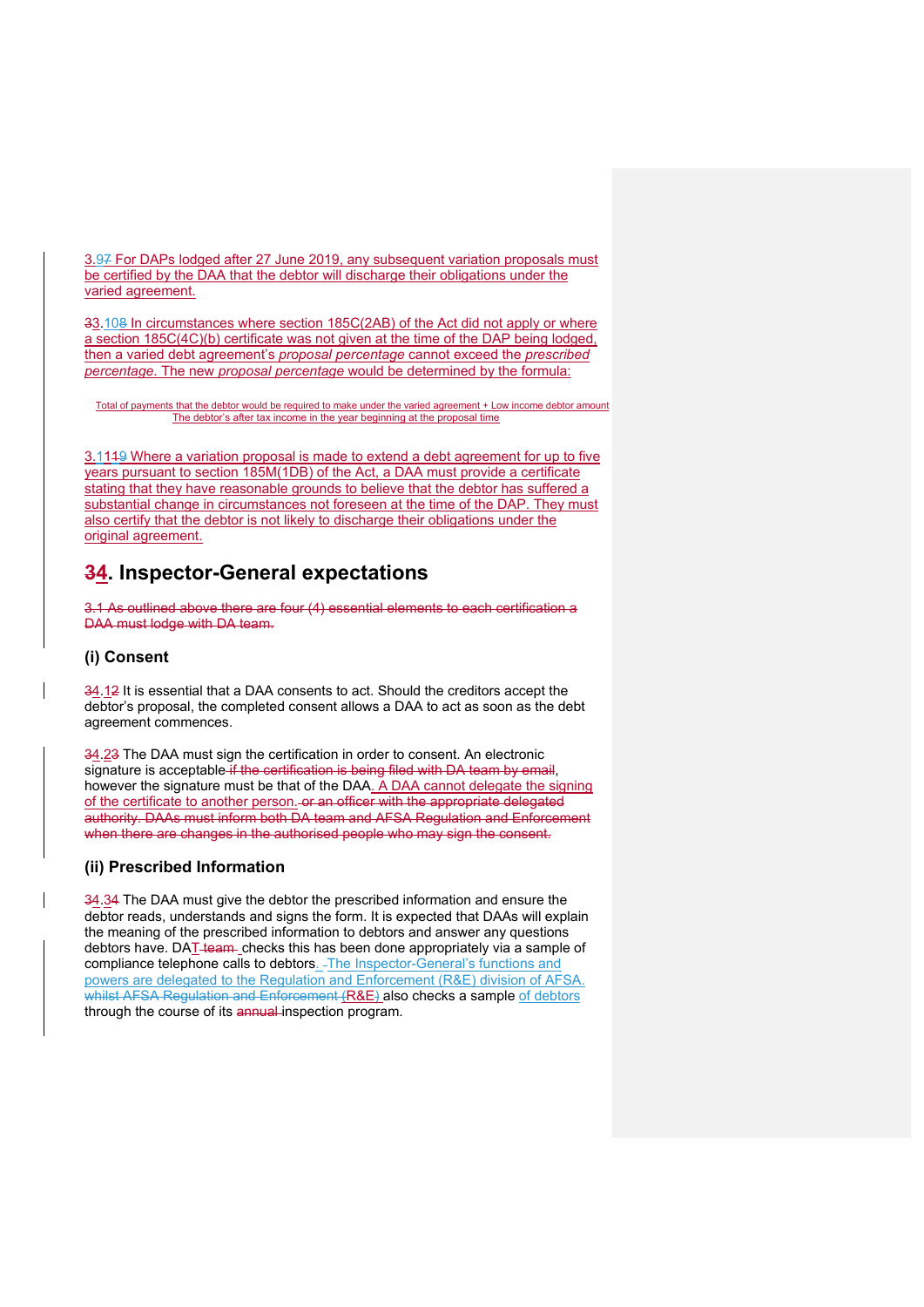34.45 The original of the signed prescribed information form must be retained on the DAA's file either in paper or electronic image-form.

34.56 It is particularly important that DAAs explain the effect of personal insolvency administrations on credit agency reporting and the record on the National Personal Insolvency Index (NPII). DAAs should also explain that lodging a DAP is an act of bankruptcy, even if it is not accepted, and that creditors could use this to apply to the court to make a debtor bankrupt.

34.67 In assisting debtors to make informed choices about alternative means of dealing with financial difficulty, the DAA will need to be capable of providing debtors with information about the options available to them. This, includes,  $\text{ing}$  but is not limited to, the Act, understand the general bankruptcy concepts relevant to a debtor formulating a-DAPdebt agreement proposal, the explanatory statement and completing a statement of affairs that discloses income, property and liabilities. It is expected that a DAA will be able to explain to a debtor what the differences are between the various options and the consequences.

34.78 To be capable of doing this, the type of general insolvency and business knowledge expected of the DAA includes the following matters:

- i. A basic knowledge of the Act. In particular, a DAA needs to know the options available along with the impact of these and their impact on a debtor. This includes the bankruptcy, personal insolvency agreement and debt agreement options available under the Act; how people become bankrupt; what property a bankrupt could retain; bankrupts' and creditor's rights; income contributions and a general awareness of antecedent transactions.
- A detailed knowledge of debt agreement legislation detailing the duties of a DAA including legislative requirements for a DAA to cooperate with the Inspector-General's inquiries and investigations
- A general knowledge of other financial and banking options available including refinancing, mortgages, informal arrangements and banking industry hardship provisions.
- iii.iv. Knowledge of common business structures such as companies, partnerships, trusts and sole traders, the liability and tax implications arising from these structures, commercial and financial transactions and documents, including: leases, hire purchase, guarantees, caveats, mortgages and other security, and basic contract law.

### **(iii) Affordability & Sustainability**

34.89 To properly certify that a DAA has reasonable grounds for believing that the debtor is likely to be able to discharge the obligations created by the agreement as they fall due, they are expected to demonstrate the following abilities based on their knowledge and business systems:

- i. to evaluate financial choices and understand money and debt, including how to budget and plan
- ii. to recognise and competently inform debtors on life events that affect everyday financial decisions, including events in the general economy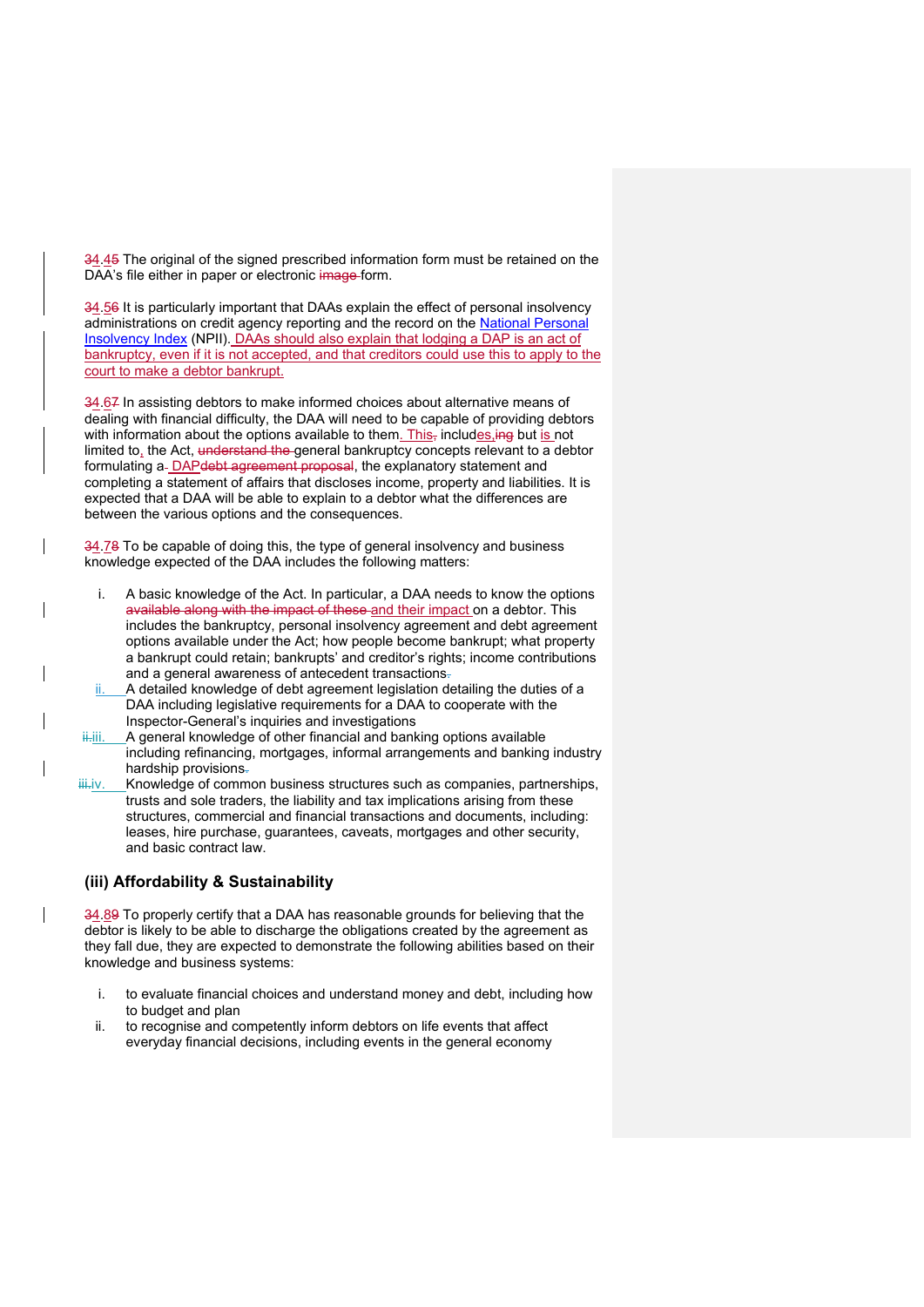- iii. to determine what budgeting processes are needed to assist the debtor
- iv. to determine how they plan to assist the debtor determine what they can afford to pay. For example, does the DAA plan to use supporting systems such as the Australian Bureau of Statistics Expenditure Survey or Household Income and Labour Dynamics in Australia research to assist determine whether the debtor's disclosed expenses are reasonable?

34.910 DAAs must look behind the budget supplied by the debtor and apply independent tests such as allowance for lifestyle expenses, copies of payslips to verify all sources of income including overtime, and allowances and the nature of employment. Where a debtor is employed on a casual basis, it is expected that a DAA would require further evidence (such as copies of payslips over a longer period of time) to establish the debtor's level of income compared to a debtor working full time. It is not acceptable to certify that the debtor can afford what is being proposed without a detailed review of the debtor's budget.

## **(iv) Full Disclosure**

34.104 To properly certify that a DAA have has reasonable grounds to believe that the debtor has made full and true disclosure of their claims in the proposal and accompanying explanatory statement and statement of affairs, they must have an understanding of what enquiries can be easily made both from the debtor and other resources to be able to certify with assurance to DA team that they have a reasonable basis for believing that the debtor has properly disclosed their affairs..

43.112 For example a DAA is expected to know what evidence they will require from a debtor concerning income, expenses, liabilities and assets; what simple checks can be undertaken and what evidence they will retain depending on the debtor's circumstances.

43.123 There is no prescribed requirement as to what enquiries a DAA should make to establish reasonable grounds to believe that the debtor has made full and true disclosure of their affairs. Full disclosure of all creditors is important to ensure that creditors are:

- i. notified of the DAPdebt agreement proposal (DAP)
- ii. fully aware of a debtor's current circumstances and make informed decisions
- iii. suspending collection action against the debt
- iv. given the opportunity to provide details of their debt and vote.

34.134 In most cases it may be appropriate for the DAA to examine bank and credit card statements, review employment history and payslips, and ask if tax returns have been filed. Credit reporting records or creditors contacted to clarify amounts may also be needed.

### **(v) Disclosure of brokers**

4.14 A broker is any person or corporation who acts as an intermediary or agent and facilitates a debt agreement proposal with the DAA as an administrator of the agreement. A DAA must disclose in the DAP any broker who refers a debtor to them.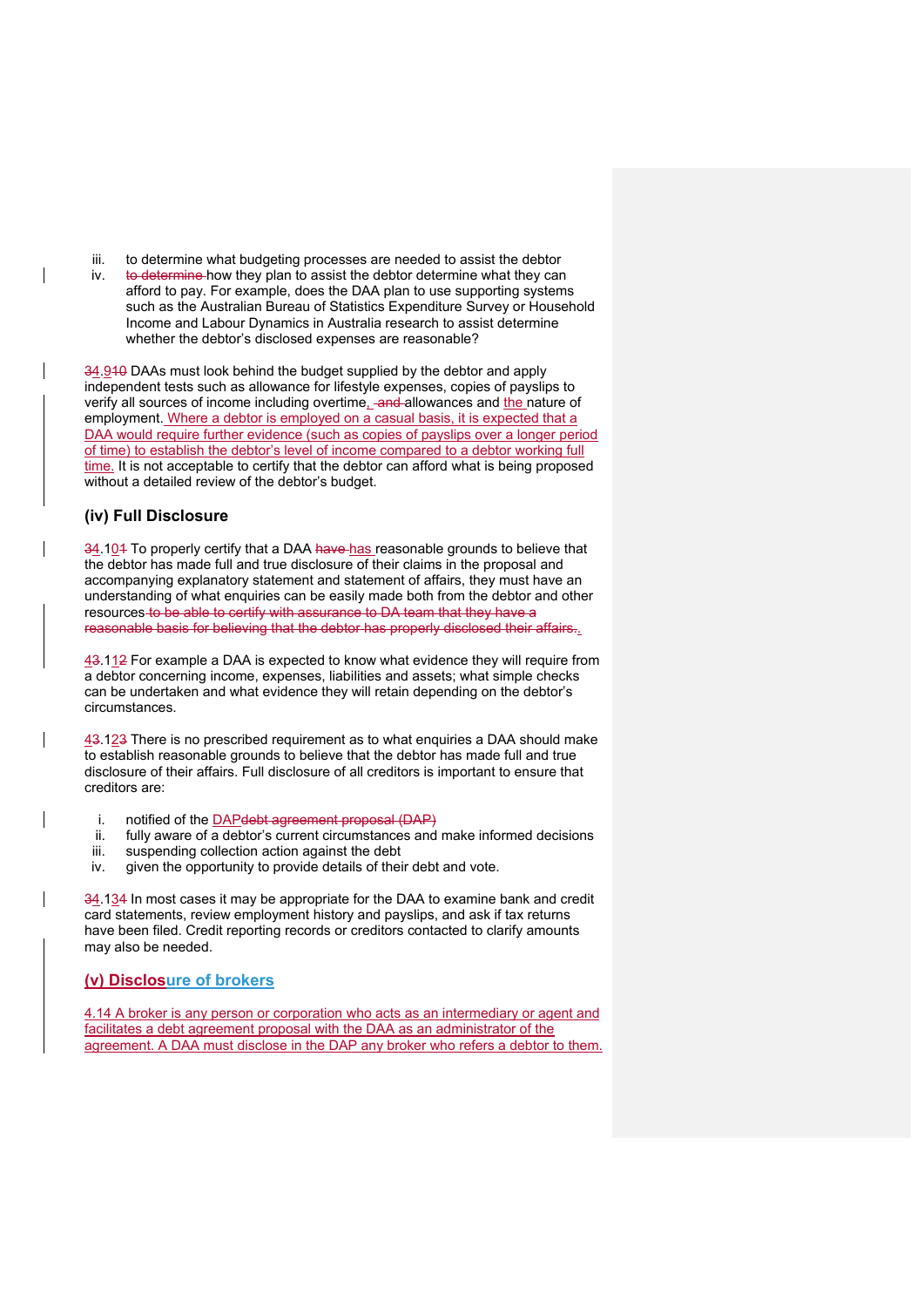The details that must be disclosed include the name of the broker, the nature of the relationship with the broker and any payments made or to be made to the broker for the referral.

4.15 It is imperative that DAAs are open and frank in their disclosure of brokers, to ensure that all referral arrangements are accounted for and that affected creditors are fully informed when voting on whether to accept the DAP.

## **(vi) Disclosure of related entities**

4.16 A DAA must disclose any related entity that is an affected creditor in the DAP. It must state the name and relationship between the affected creditor and the administrator. This is to ensure that the voting process is transparent. For DAPs lodged with the OR on or after 27 June 2019, Tthe OR will not invite creditors who are related entities of the administrator to vote on proposals, and Aany votes made by a related entity to the administrator will be disregarded by the OR.

# **5. Reasonable grounds to certify**

45.1 Each Most certifications will require the DAA to take at least 'reasonable grounds' to certify. It is not possible to be too prescriptive in outlining what constitutes reasonable grounds. Each debtor's circumstances vary and will require different levels of verification. This is to be monitored and assessed on a case by case basis.

45.2 For example, if a debtor has a house and vehicle, it is not always expected nor mandatory that the DAA has completed property and vehicle searches and received appraisals prior to putting forward the proposal. What would be reasonable depends on the circumstances. Regarding the major asset items it would be reasonable for the DAA to check the extent of the secured debt with the debtor and whether it is separate or joint, and ask the debtor to explain the basis on which a particular value was estimated. Depending on the responses further enquiry may be required. This is particularly relevant if the debtor resides and has property in a different State to that of the DAA. If the debtor did not comply then the DAA may form the opinion that the certification required under s185C(2D) should not be given and the proposal could not be lodged with DAT-team for processing.

45.3 A breach of the certification duty will arise if:

- i. AFSA Regulation and EnforcementR&E looks at records retained and hasve concerns particularly as to the quality, the extent of questioning and verification by the DAA before certification (e.g. the prescribed information being provided, the accuracy of information or the sustainability of the DAP; monitoring of staff brokers or agents)
- ii. DAAs are unable to present us with evidence to show they verified issues that are clearly inconsistent or that appear to AFSA Regulation and EnforcementR&E as dubious before they certified.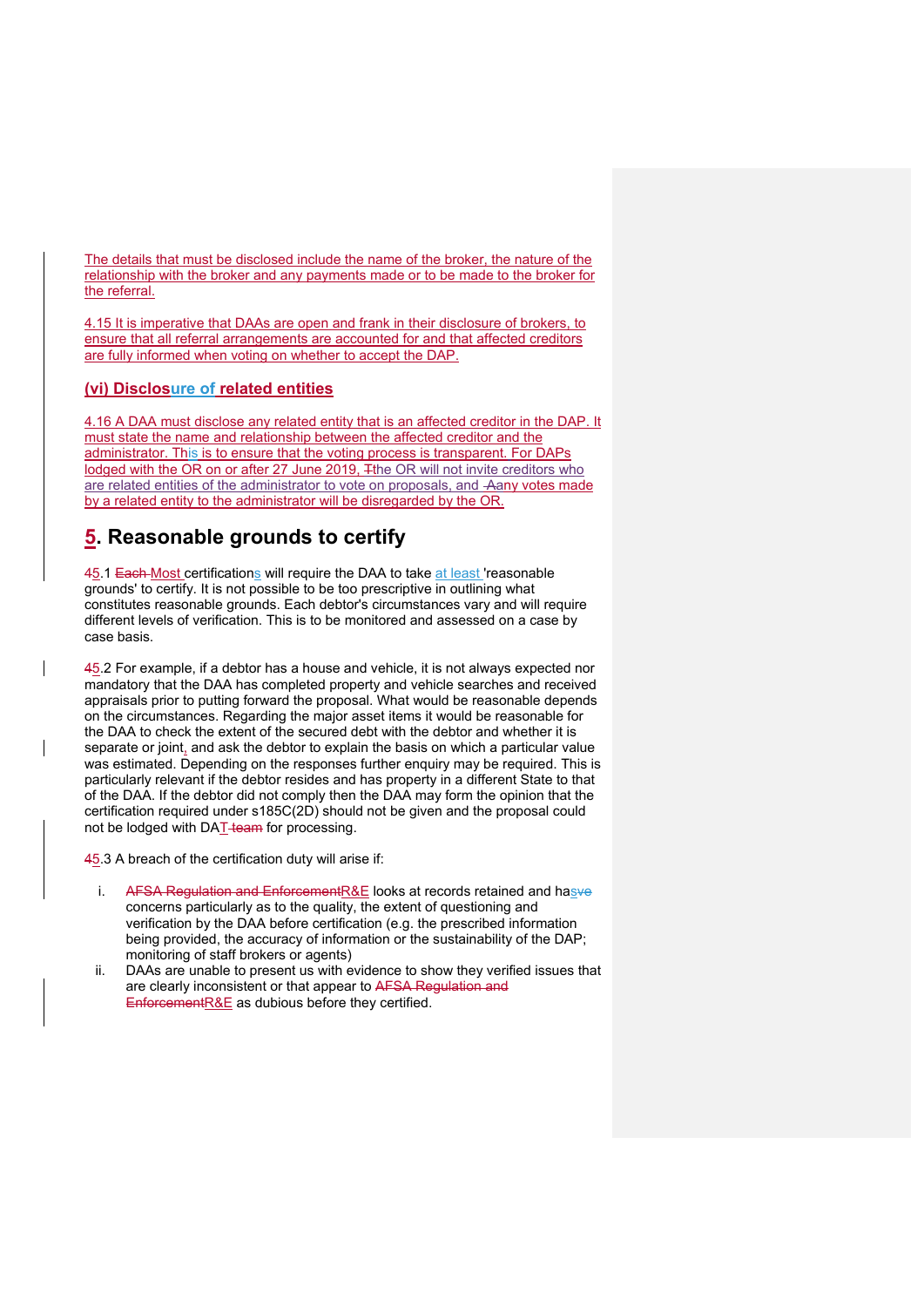DAAs and AFSA Regulation and EnforcementR&E need to assess each on a case by case basis based on what is reasonable in the debtor's circumstances.

#### **Reasonable Grounds – Assigned Debts**

 $\mathbf{I}$ 

45.4 Determining Determining which creditors vote on a proposal is ultimately a responsibility of the Official Receiver (OR)OR and it makes such decisions when it processes the DAP. However, in doing this the OR relies on the information disclosed by the debtor and certified as complete by the DAA. This part of IGPD13 sets out Tthe Inspector-General has certain's expectations of DAAs in relation to assigned debts, to ensure that DAPs and variations to debt agreements are properly managed.

45.5 DAAs should be aware of the legislative limits within which they conduct their enquiries and ensure this aligns with and complements the statutory role and responsibility of the OR. Division 2 of Part IX of the Act establishes that only the OR is empowered to undertake certain assessments and determine who may vote on a proposal. As such, a DAA's certification duty does not extend to making assessments or decisions that only the OR may properly make. The certification duty of the DAA pursuant to s185C(2D) does not provide license for a forensic investigation scrutinising the validity of an assigned debt. and It should not be confined to or confused with formalities required for the transfer of legal title under the various Conveyancing Acts operative in the States and Territories. Rather, to certify the DAA need have 'reasonable grounds'. The respective and complementary roles of the OR and the DAA are elaborated upon below.

4.6 It is the OR's responsibility to assess whether a creditor submitting a claim is an 'affected creditor' able to participate in the debt agreement. Once the assessment is concluded, and should the debtor's proposal be accepted, those 'affected creditors' and the debtor become parties to the debt agreement. Such a decision of the OR is reviewable in the Administrative Appeals Tribunal. That such a review right exists reinforces the role of the OR in accordance with administrative decision making principles.

45.67 The DAA must have reasonable grounds to believe that the assignee has been assigned the debts. In this regard the following principles apply:

the DAA is entitled to receive evidence that an assignment has been effected. However, an agreement for assignment does not need to take any particular form. The DAA could be satisfied where it is provided evidence of an agreement that enables it to identify the personal information of the debtor and reasonable details of the assigned debt (such as, but not limited to, the amount outstanding, relevant account numbers where available and consideration paid by the assignee for the debt)

• the DAA must have regard to the substantive effect of the documentation that is provided and must not have undue regard to the form in which it is provided. As equitable assignees are capable of being a party to a debt agreement, (referred to in section 185I) it follows that assignments do not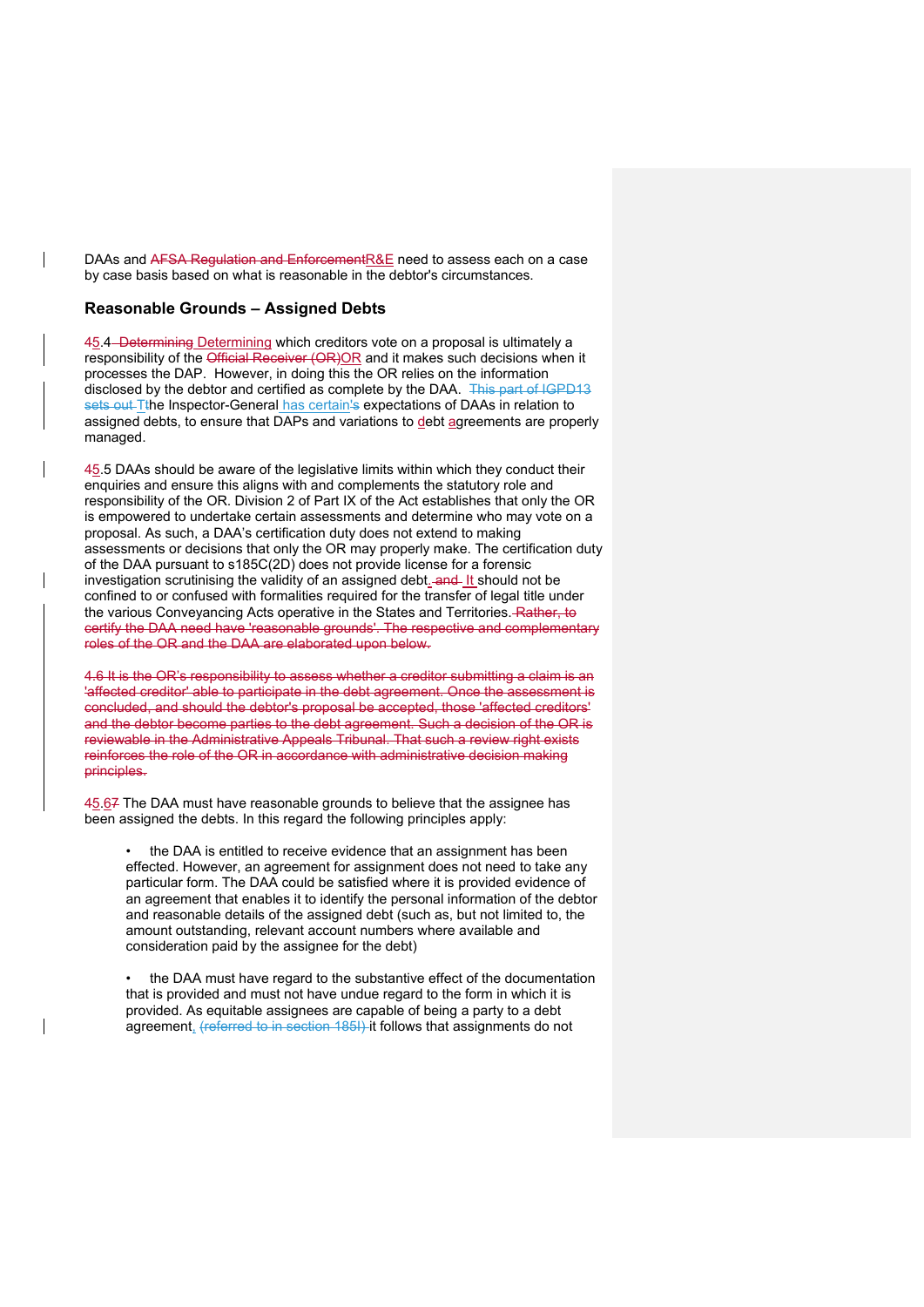have to meet the legal title requirements before a DAA can be satisfied that the assignment is effective; and

• a single agreement may relate to more than one assignment of debt.

45.78 In determining who the owner of a debt is, consideration can be given to what the debtor understands of their financial affairs. However, when conducting their enquiries, DAAs may become aware of assignments prior to the debtor receiving formal notice, so DAAs may have more up to date information. Generally speaking, the debtor will be the best source of information about the existence of debts, and creditors will be source of information about the owner of debts. When in doubt, it is open for the DAA to contact the assignee and for the assignor to clarify who they believe is the owner of the debt. This should resolve most questions as to ownership. If, after this action, there remains doubt, the DAA should advise the OR when submitting the DAP. If creditors are aggrieved by the decision of the DAA, they may complain to the Inspector-General.

54.89 The duties of a DAA described above can be distinguished from those duties relating to assignments occurring after the DAP has been accepted. Where a debt is assigned during the administration of the agreement the OR's involvement is limited (if any). Therefore it falls solely to the DAA to establish the owner of the debt and to whom dividends should be paid. Even so, DAAs are encouraged not to take an approach of form over substance to the assessment, particularly where the assignee and the assignor are not disputing the assignment. The principles in paragraph 64.76 are still relevant once a DAP has been accepted, and would reflect a reasonable approach by a DAA.

| Stage of<br>Agreement | Assignment<br><b>Information</b>                                                                                                         | <b>How to Treat</b><br><b>Assignment</b>                              | Outcome                                                                                  |
|-----------------------|------------------------------------------------------------------------------------------------------------------------------------------|-----------------------------------------------------------------------|------------------------------------------------------------------------------------------|
| Pre DAP               | Debtor is aware a<br>debt has been<br>assigned. Notice<br>provided to RDAA.                                                              |                                                                       | RDAA includes<br>assignee as creditor<br>in DAP                                          |
|                       | Debtor is not aware<br>of assignment or<br>hasn't understood<br>what it means. Fails<br>to advise RDAA of<br>assignment.<br>RDAA becomes |                                                                       | RDAA can accept<br>information from<br>debtor and include<br>original creditor in<br>DAP |
| Post DAP              | aware during voting<br>period that debt was<br>assigned pre DAP<br>acceptance                                                            | Principles reflected<br>in IGPD13 apply                               | RDAA notifies OR                                                                         |
|                       | OR becomes aware<br>during voting period<br>that debt was<br>assigned pre DAP<br>acceptance                                              | OR determines<br>whether there has<br>been an effective<br>assignment | OR includes<br>assignee as creditor                                                      |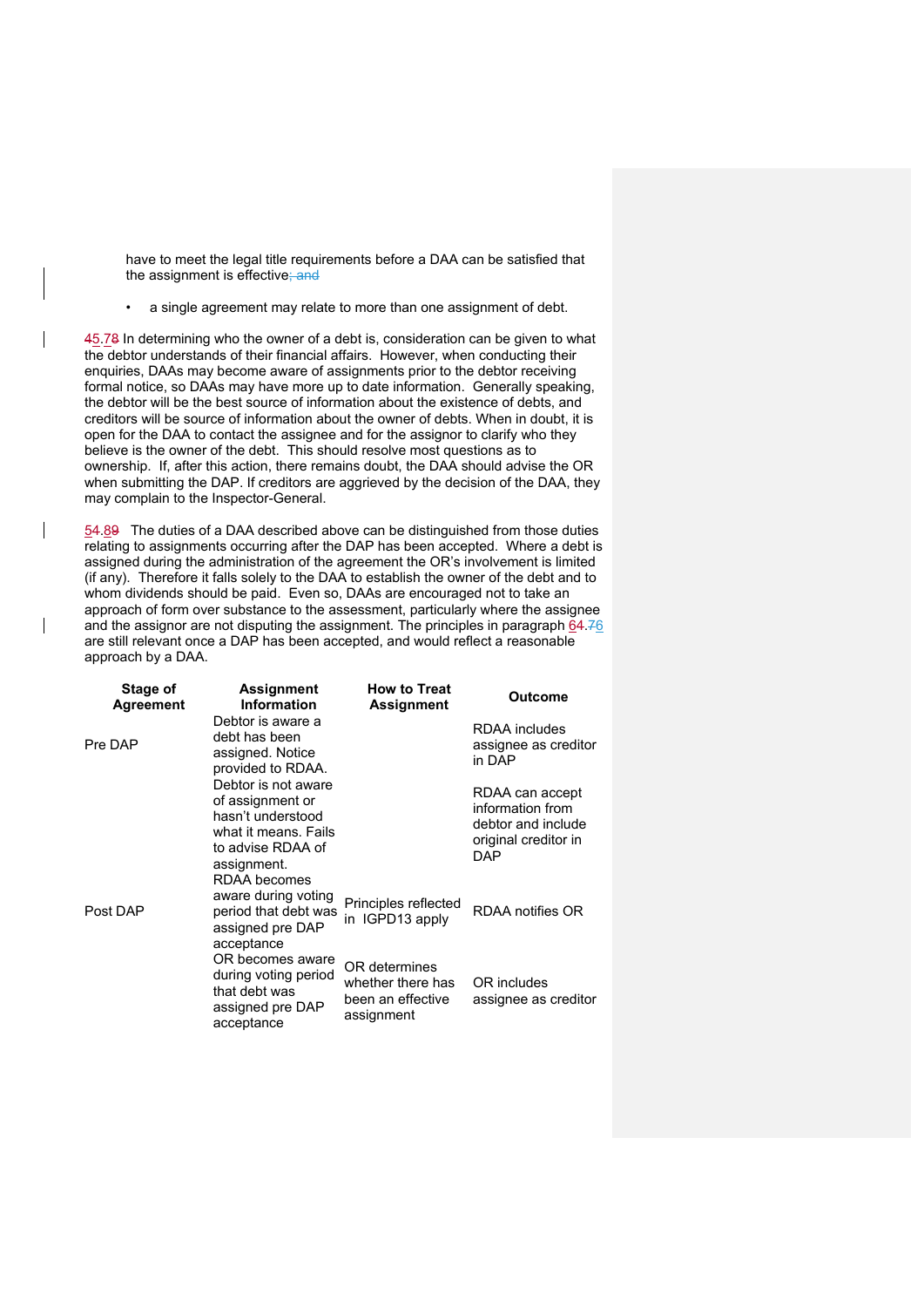RDAA notifies OR;

|                   | Debt is assigned<br>during voting period | Debtor, OR or RDAAor<br>may become aware<br>of this, principles<br>apply | OR includes<br>reflected in IGPD13 assignee as affected<br>creditor and accepts       |
|-------------------|------------------------------------------|--------------------------------------------------------------------------|---------------------------------------------------------------------------------------|
| After DA in force | Debt is assigned                         | Principles reflected<br>in IGPD13 apply                                  | vote<br>Assignee is now a<br>party to the debt<br>agreement, entitled<br>to dividends |

# **65. Retention of documentation**

56.1 Documentation collated in support of a proposal and in the course of certifying  $\overline{a}$  not to be forwarded to DAT team when filing the proposal. On occasion DAT team may request documentation to be made available for review.

56.2 With the exception of the original prescribed information, the DAA's duty is not to retain pre debt agreement records. DAAs are not committing a breach of their certification duty if they decide to keep only minor documentation, provided that on review by AFSA Regulation and EnforcementR&E, the information retained is sufficient to conclude the certification was reasonably made. DAAs are required to exercise sound judgement on a case by case basis. This is best illustrated by two examples.

### **Example 1 - Acceptable retention of documentation**

56.3 Debtor works for the local council as a clerk and earns \$45,000 pa. She owns a second hand 1985 Mazda vehicle worth \$5,000 and rents at \$270 pw in a known middle class area. She has no spouse nor kids and 5 credit card debts totalling \$40,000. The DAA has only kept copy of the proposal and statement of affairs, signed prescribed information and a file note recording what was sighted and the information it contains.

56.4 The information on the proposal and statement of affairs is consistent, salary and expenses reasonable and liabilities not excessive. In this example it is probably not essential to keep copies of all documentation. With sound judgment and common sense a DAA can form the view by viewing the rent agreement, pay slips and bank accounts/statements. AFSA Regulation and EnforcementR&E is likely to be satisfied if the evidence to that effect was a file note recording what was sighted and the information it contains. AFSA Regulation and EnforcemenWet would not expect to see a property search or other information regarding the house or the vehicle. AFSA Regulation and EnforcementR&E would not record any breach of certification duty.

### **Example 2 - Unacceptable retention of documentation**

 $\frac{56}{6}$ .5 A high profile debtor (with a proven track record of the capacity to earn a very high income) living in Toorak, Melbourne discloses his only income as a disability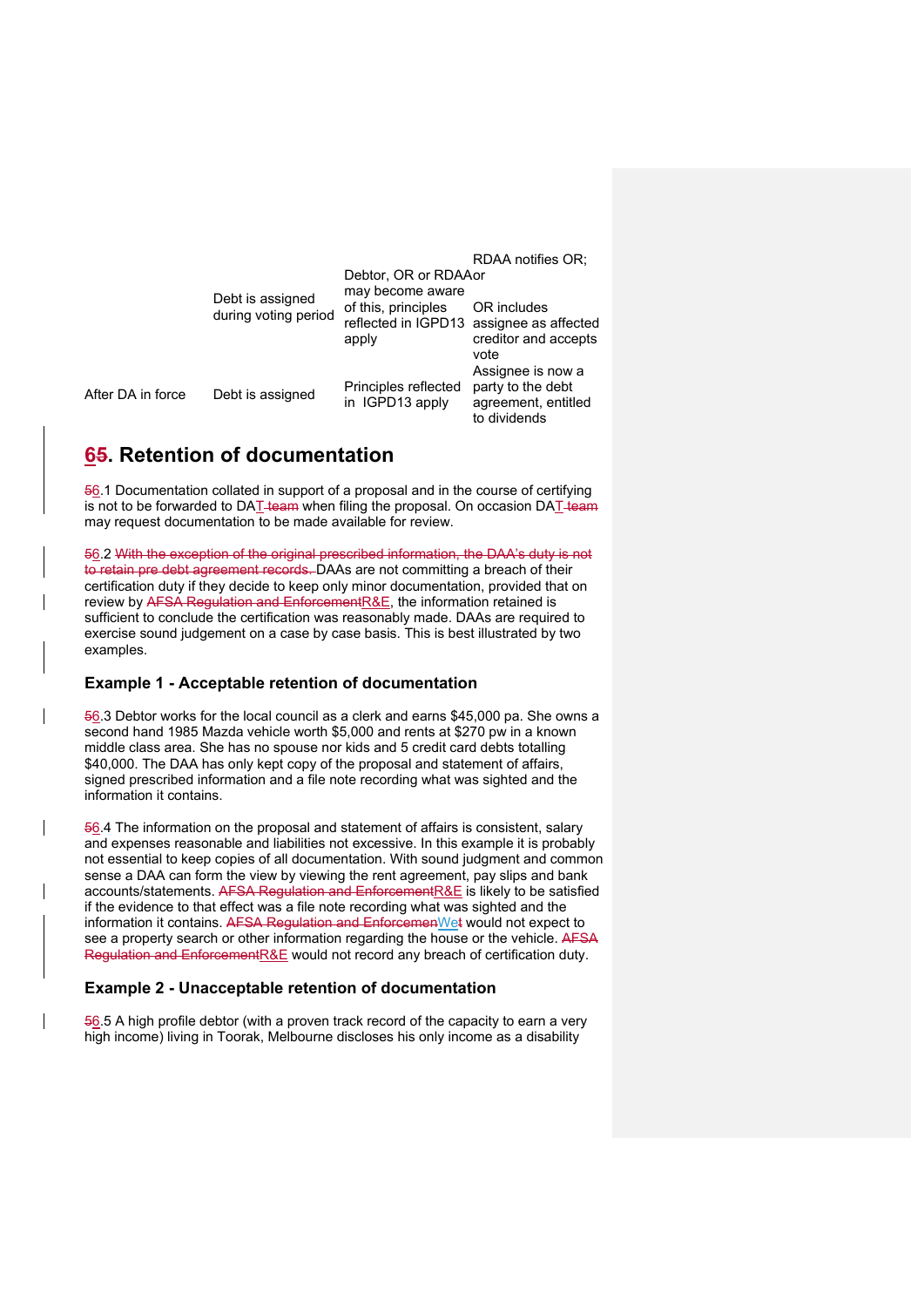pension. He has three (3) credit card debts totalling \$40,000 and is 'supported' in putting the proposal forward by funds provided by his family and living in the family house. The DAA has kept a copy of the signed prescribed information, Centrelink slip, his last tax return and his 3 bank statements. The DAA believes they have properly certified.

56.6 Clearly these documents are not sufficient upon which to base certification. In this example AFSA Regulation and Enforcementwe would expect significantly more. AFSA Regulation and EnforcementR&E expects more questions to be asked, and far more documentation regarding income from other sources, lifestyle expenses, debts disclosed, property, trusts etc. Such documentation would need to be retained on the DAA's file so AFSA Regulation and Enforcement we can be assured that adequate investigations were undertaken in order to properly certify.

# **67. Practical examples**

## **I. Consent**

67.1 This element of the certification does not lend itself to a practical example.

67.2 AFSA Regulation and EnforcementR&E will review during annual inspections to ensure that only those that are authorised to consent do so.

## **II. Prescribed Information**

### **Example of acceptable certification**

67.3 A debtor sees a DAA's advertisement and makes contact with the DAA. The debtor is taken through each part of the prescribed information by the DAA. All options suitable to the debtor's circumstances are explored, not only the Part IX option. The debtor reads the prescribed information and asks questions of the DAA on parts that are not understood. The DAA ensures the debtor understands each option and the consequences of each option, particularly in respect of the impact on credit records and NPII. A signed copy of the prescribed information and any other information given is retained on the DAA's file.

### **Example of unacceptable certification**

67.4 A debtor makes contact with the DAA. Debtor is then referred to a broker who does not explain options to the debtor. Broker insists that a debt agreement is the best and only alternative. Debtor is advised to 'sign here' (on the prescribed information) saying 'it is only paperwork'. The prescribed information is not retained on the DAA's file; rather it is filed with DAT team.

### **III. Affordability and Sustainability**

### **Example of acceptable certification**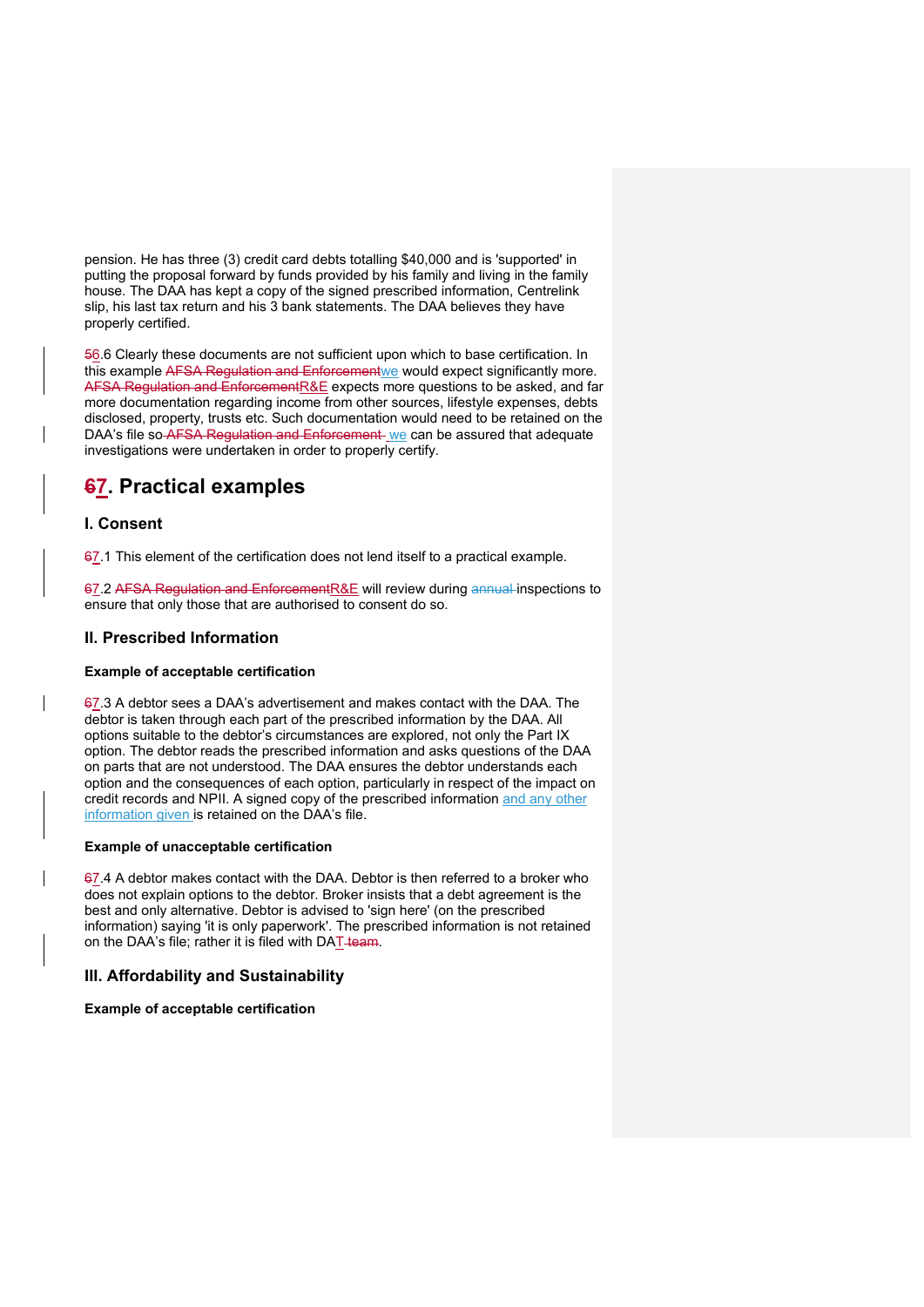67.5. Debtor is 21 years old and earning \$30,000 p.a. He has no spouse, no children and is living at home with his parents. Total unsecured debts of \$30,000. After performing a review of the debtor's lifestyle, past spending habits and future plans the budget prepared by the DAA discloses a weekly surplus of \$150 per week. The debtor proposes to pay creditors \$100 per week for a period of 3 years. The DAA retains a copy of the debtor's payslip and a file note detailing what documents were sighted. The DAA certifies that the proposal is affordable and sustainable.

#### **Example of unacceptable certification**

67.6 Debtor is married with one child and earns \$65,000 p.a. Half of the debtor's salary is based on commission. Total unsecured debts are \$50,000. Spouse does not work and the child is enrolled in private high school commencing in 1 month. Debtor has had consistent health concerns over the last 5 years, some requiring hospitalisation. The family does not have private health cover. The budget prepared by the DAA discloses a weekly surplus of \$200 per week. The debtor proposes to pay creditors \$195 per week for a period of 3 years. No documentation is retained to evidence what investigations were carried out and what documentation was sighted. The DAA certifies that the proposal is affordable and sustainable.

 $67.7$  This is clearly an example of unacceptable certification as the proposal is neither affordable nor sustainable. The impact of a salary dependantdependent upon commission in light of the debtor's health concerns and likely absence from work casts doubt on this element of the certification. Further, there is no evidence of supplementary income to support the proposal and with the impending increase in expenses through the child's enrolment in a private school, the proposal is clearly not sustainable. It is likely that upon inspection, AFSA Regulation and EnforcementR&E will record this matter as a breach of certification duty, investigate to discover if the breach is systemic and if appropriate, supervise the implementation of a change in practice to ensure instances like this do not recur.

### **IV. Full Disclosure**

#### **Example**

 $\overline{\phantom{a}}$ 

76.8 A debtor is a consultant to a law firm earning \$75,000 p.a. She owns a house in Sydney worth \$600,000 with \$550,000 owing on the mortgage. She also owns a one year old vehicle that she values at \$75,000 with \$70,000 owing to a secured creditor. Unsecured debts total \$65,000 although she is unsure about a potential liability to the Australian Taxation Office (ATO).

#### **Acceptable certification**

67.9 The DAA verifies through freely available property websites that the house's value is more in the vicinity of \$750,000. A phone call from the DAA to a local real estate agent confirms the value as approximately \$750,000. The mortgagee confirms with the DAA that their current debt is \$550,000.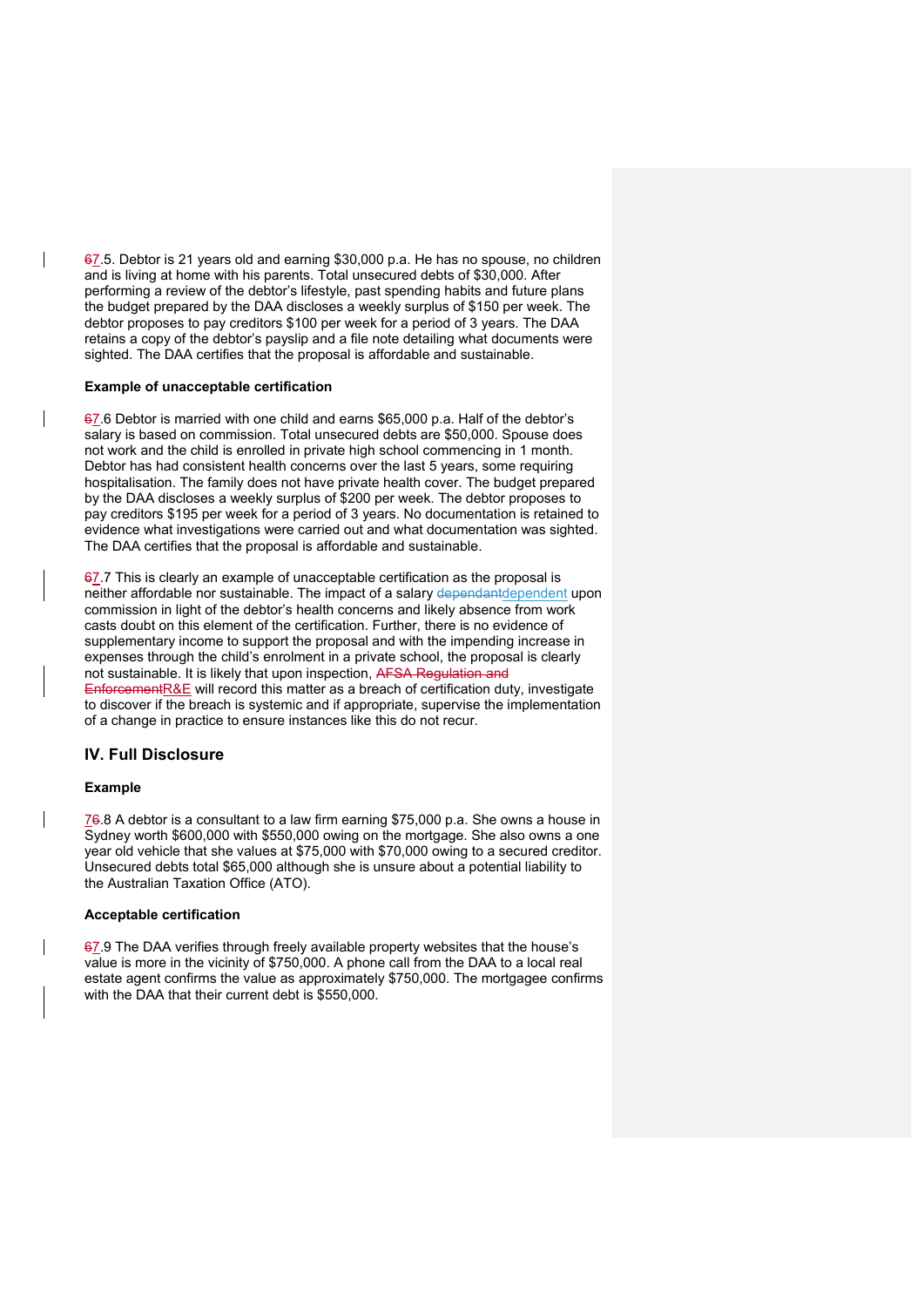6.10 The DAA verifies through freely available vehicle websites that the vehicle's value is approximately \$60 000. The secured creditor confirms with the DAA that their current debt is \$70,000.

6.11 The DAA reviews the debtor's prior year tax returns and assessments and discovers that there is an outstanding liability to ATO of \$75,000.

67.102 Taking into account the above points, it is clear both the asset and liability threshold amounts for a debt agreement have been exceeded. The DAA correctly decides not to proceed any further with the proposal. The debtor is again made aware of her options and referred to appropriate other sources of assistance.

### **Unacceptable certification**

67.113 This relates to the same example above.

6.14 The DAA is unaware of property values in the area of Sydney in which the debtor owns her house. The DAA assumes that the house value of \$600,000 is correct and performs no independent verification of the value nor confirms the current indebtedness to the mortgagee.

6.15 Similarly with the vehicle, the DAA performs no independent verification of the value of the vehicle nor confirms the amount owing to the secured creditor.

6.16 WWith respect to the potential debt owing to the ATO, the DAA performs no independent verification and decides that in light of the uncertainty the amount owing to ATO should be disclosed in the proposal as \$1.

6.17 Taking into account the above points, the DAA certifies that the debtor has made full and accurate disclosure of all assets and liabilities.

6.67.18-12 This is an example of incorrectly certifying in breach of the Act, and upon inspection, AFSA Regulation and Enforcement R&E would take issue with the DAA as they have . The DAA has clearly breached their certification duty. The severity of the sanction applied by AFSA Regulation and EnforcementR&E on the DAA'saction taken -registration by R&E will be dependantdependent upon whether the DAA's inability to certify correctly is this type of breach was found to be systemic.

# **78. AFSA roles**

### **Debt Agreement team (DAT team)**

 $78.1$  DAT-team checks that the DAA has given the certification in the approved form and that it contains all four-mandatory elements.

 $78.2$  DAT-team will apply compliance checks largely by phoning the debtor to ensure that in a sample of cases the debtor has gone through an adequate process and been informed in relation to essential issues such as the prescribed information, fees and budget preparation.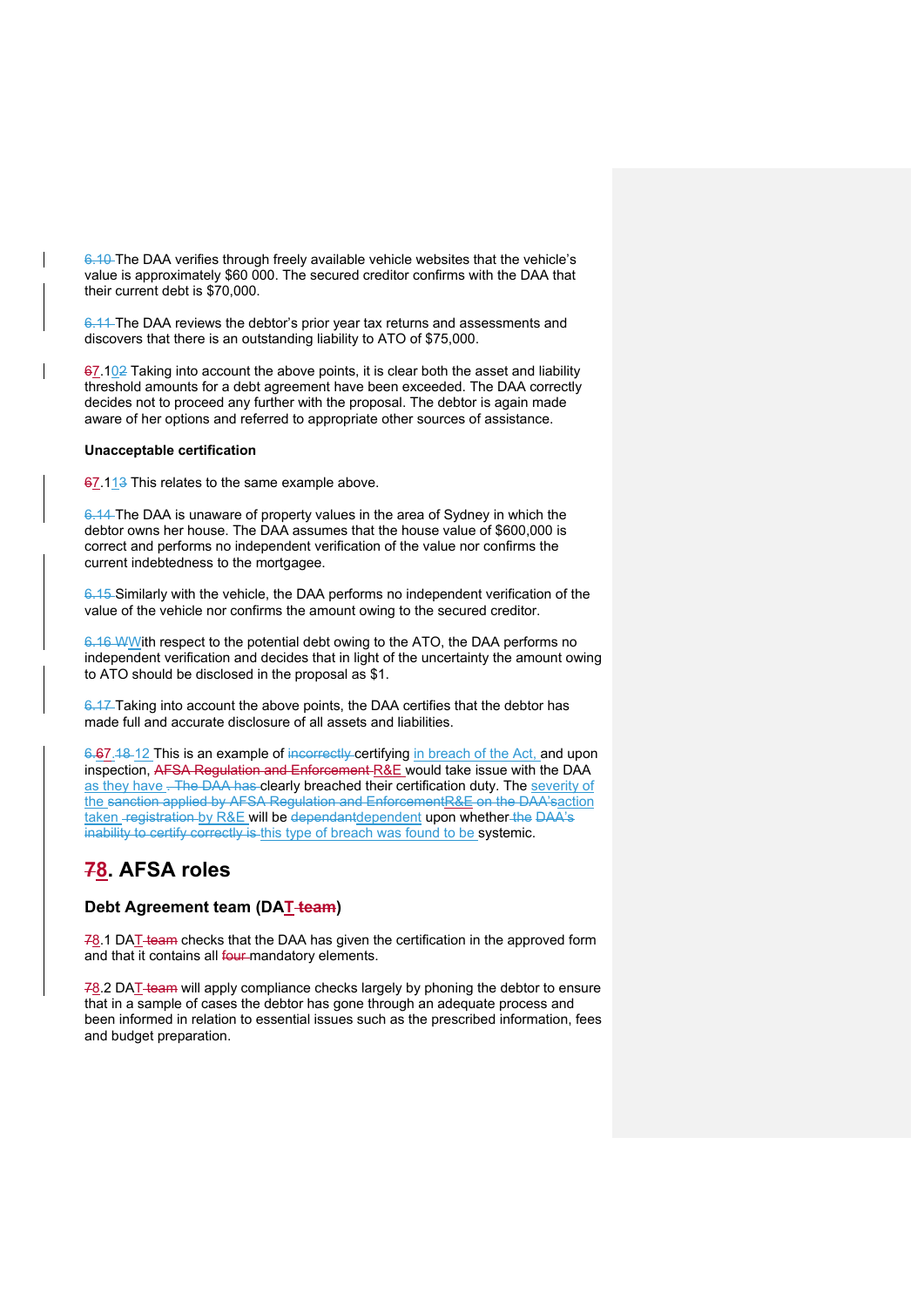78.3 If DAT team believes an adequate process has not been followed, the Official Receiver OR may either reject the proposal for processing or cancel it during voting. Intelligence on such matters is provided to AFSA Regulation and Enforcement R&E and feedback given to the DAA.

### **Regulation**

78.4 Section 12 of the Act provides AFSA Regulation and Enforcement R&E under delegation from the Inspector-General with the power to investigate and make inquiries where there are issues of concern either during anthe annual inspection program or through a complaint being made. This power extends to any conduct of a DAA from the first point of contact between the DAA and the debtor. , AFSA Regulation and EnforcementR&E will examine the level and thoroughness of certification performed by reference to these stated principles and the Guidelines.Legislative Instrument in clauses 2.7.2 to 2.7.9.

78.5 Where breaches of the law, including the Guidelines, or lack of record keeping are identified, a DAA will be asked to take appropriate remedial action including a change in practice. This may also lead to counselling or in serious or systemic cases to either litigation or disciplinary action being initiated including conditions being placed on a DAA's registration or cancellation of registration.

78.6. During annual inspections, AFSA Regulation and EnforcementR&E will examine the systems and controls a DAA has in place in respect to:

- i. the budgetary and assessment processes that will enable identification of the debtor's income and likely expenses during the period of the proposed agreement
- ii. processes that will ensure they are able to explain to the debtor what their obligations are and the consequences of failing to meet those obligations.

78.7 AFSA Regulation and EnforcementR&E will examine documented practices and check lists, delegations and, where a DAA is relying on others to assist, how the DAA properly supervises and trains their employees, agents or brokers to properly perform these duties on their behalf.

# **98. Conclusion**

89.1 This Practice Direction outlines the principles informing the Inspector-General's approach to regulating some of the day-to-day issues faced by DAAs certifying DAPsdebt agreement proposals. It will be against these principles and the standards contained in the Guidelines that a DAA's conduct of an administration will be assessed by AFSA Regulation and EnforcementR&E.